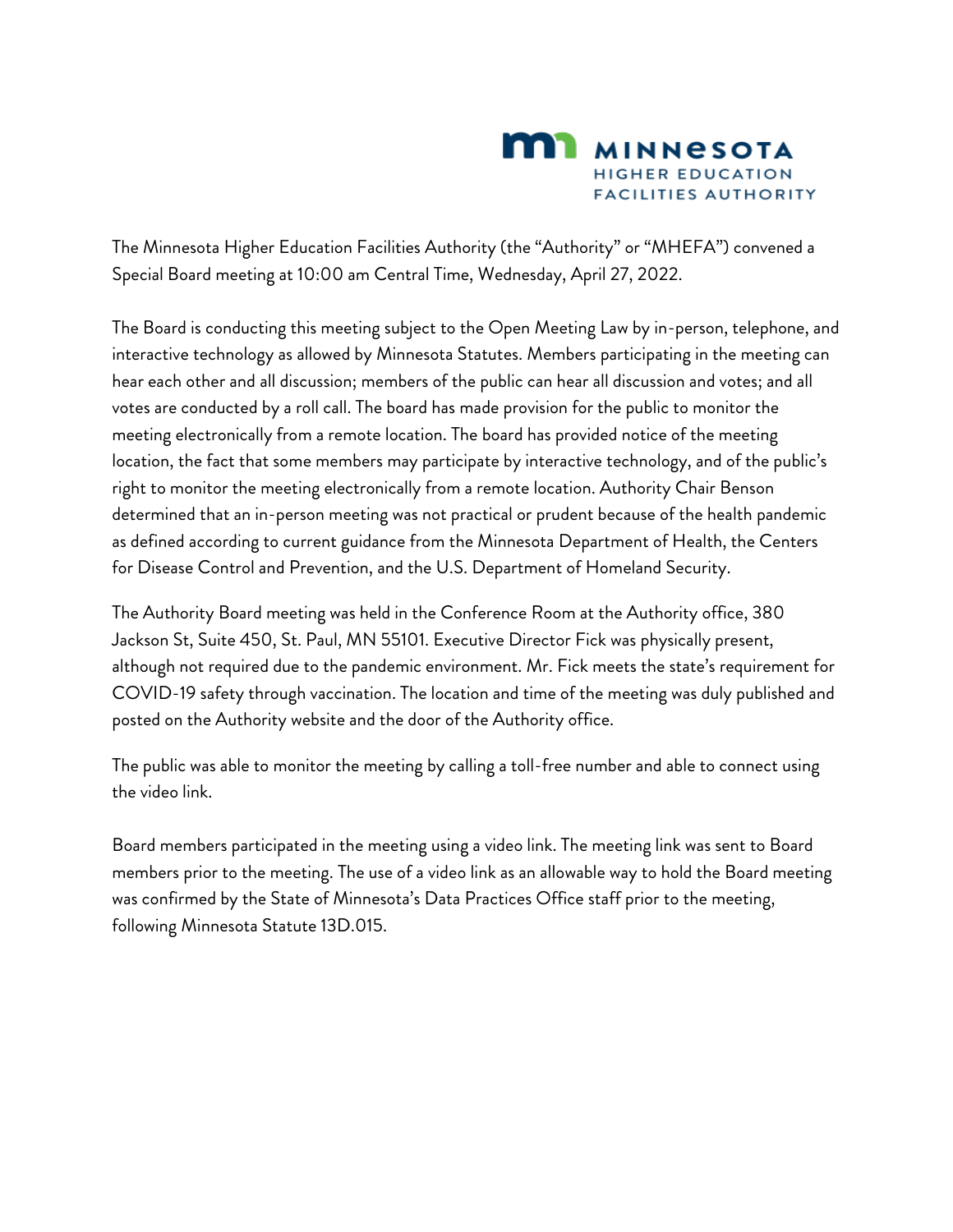### Executive Summary – Minnesota Higher Education Facilities Authority

Meeting on April 27, 2022

Board Actions Taken:

| Motions: | Result: | $\mathbf{v}$<br>Vote: |
|----------|---------|-----------------------|
| None     |         |                       |

| <b>Resolutions</b>                                             | Result: | Vote:     |
|----------------------------------------------------------------|---------|-----------|
| Adopt the Supplemental Series Resolution for The University of | Passed  | Unanimous |
| St. Thomas for financing of Revenue Bonds, Series 2022A and    |         |           |
| Series 2022B (St. Thomas)                                      |         |           |

The official meeting began with a roll call to determine who was attending the meeting. The following board members or their designees were participating and attending by video link ("V") or telephone ("T"):

| <b>Board Members:</b> | Gary Benson - V                                                            |
|-----------------------|----------------------------------------------------------------------------|
|                       | Mary Ives $- V$                                                            |
|                       | Bonnie Anderson Rons - V                                                   |
|                       | Michael Ranum - V                                                          |
|                       | David Rowland - V                                                          |
|                       | Paul Cerkvenik, Minnesota Private College Council, ex officio w/o vote – V |
| Absent:               | Ray VinZant                                                                |
|                       | Nancy Sampair                                                              |
|                       | Mary Yang Thao                                                             |
|                       | Poawit Yang                                                                |
|                       |                                                                            |
| Other Attendees:      | Peter Cooper, Bond Counsel (MHSL) - V                                      |
|                       | Mark LeMay - member of the public $-V$                                     |
|                       | Laura Janke, Director, Municipal Finance, RBC Capital Markets - T          |
|                       | Nick Taylor, North Slope Capital Markets - V                               |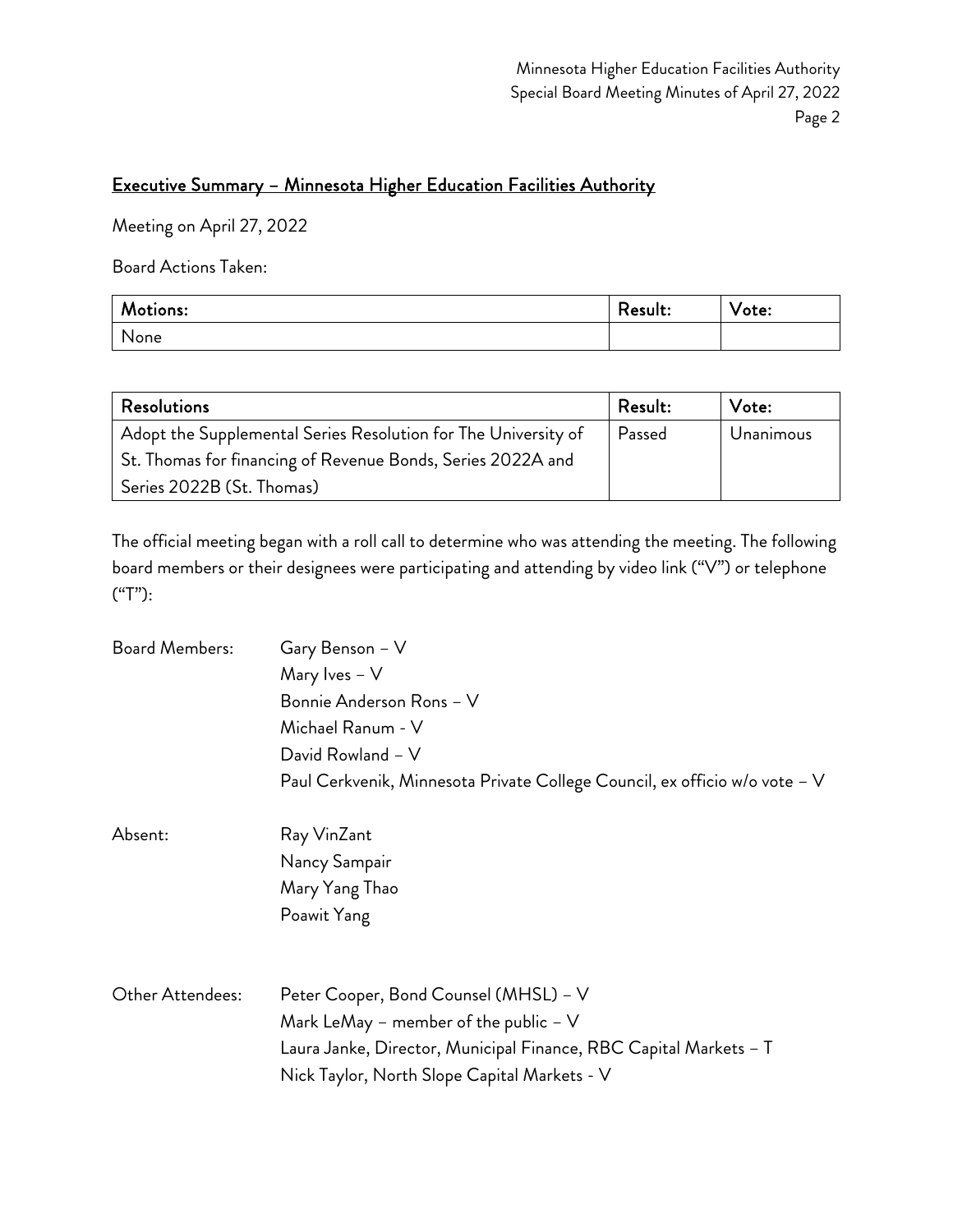Minnesota Higher Education Facilities Authority Special Board Meeting Minutes of April 27, 2022 Page 3

Also Present: Barry W. Fick Executive Director MHEFA – In-person and V Amanda Lee, Operations Manager, MHEFA – V

Gary Benson, Chair, called the meeting order at 10:02 am CT. Executive Director Fick confirmed that a quorum was present.

#### Agenda Item I – University of St. Thomas

The sole item on the Board's agenda is the review and consideration of a request by the University of St. Thomas (the "University" or "St. Thomas") to appoint US Bank, National Association, to serve as the Trustee and Paying Agent for the Minnesota Higher Education Facilities Authority Revenue Bonds Series 2022A (Green Bonds) and Series 2022B (University of St. Thomas).

Board Chair Benson asked Executive Director Fick to provide the Board with information about the request by the University. Mr. Fick noted that the University believes that with the number of bond issues in place and the expected level of additional financing to be incurred by the University in the next few years, a diversification of firms providing Trustee services would be a prudent business decision. Mr. Fick noted that US Bank was asked to provide a fee quote for Trustee services to the University. Their fee quote was in line with market fees for Trustee Services.

Mr. Fick noted that the Authority has substantial experience with US Bank servicing as Trustee for Authority financings and that the Authority does not anticipate any negative consequences from using US Bank as Trustee for the Series 2022A (Green) Bonds and the Series 2022B Bonds.

Mr. Benson asked Nick Taylor of North Slope Capital Advisors to discuss the Municipal Advisor review of the change in Trustee requested by the University. Mr. Taylor referred Board members to the letter provided in the Board packet from North Slope discussing the requested change. Mr. Taylor noted that the change in Trustee did not affect the conclusion by North Slope that North Slope continues to recommend the Authority issues the 2022 Bonds to finance the projects for the University.

Mr. Benson asked if there were any questions for Mr. Fick or Mr. Tayler from the Board. There were no questions. Mr. Benson then asked Mr. Peter Cooper, Bond Counsel for the Series 2022 Bonds, to describe the terms of the Supplemental Series Resolution for the University of St. Thomas, Series 2022A (Green) Bonds and Series 2022B Bonds.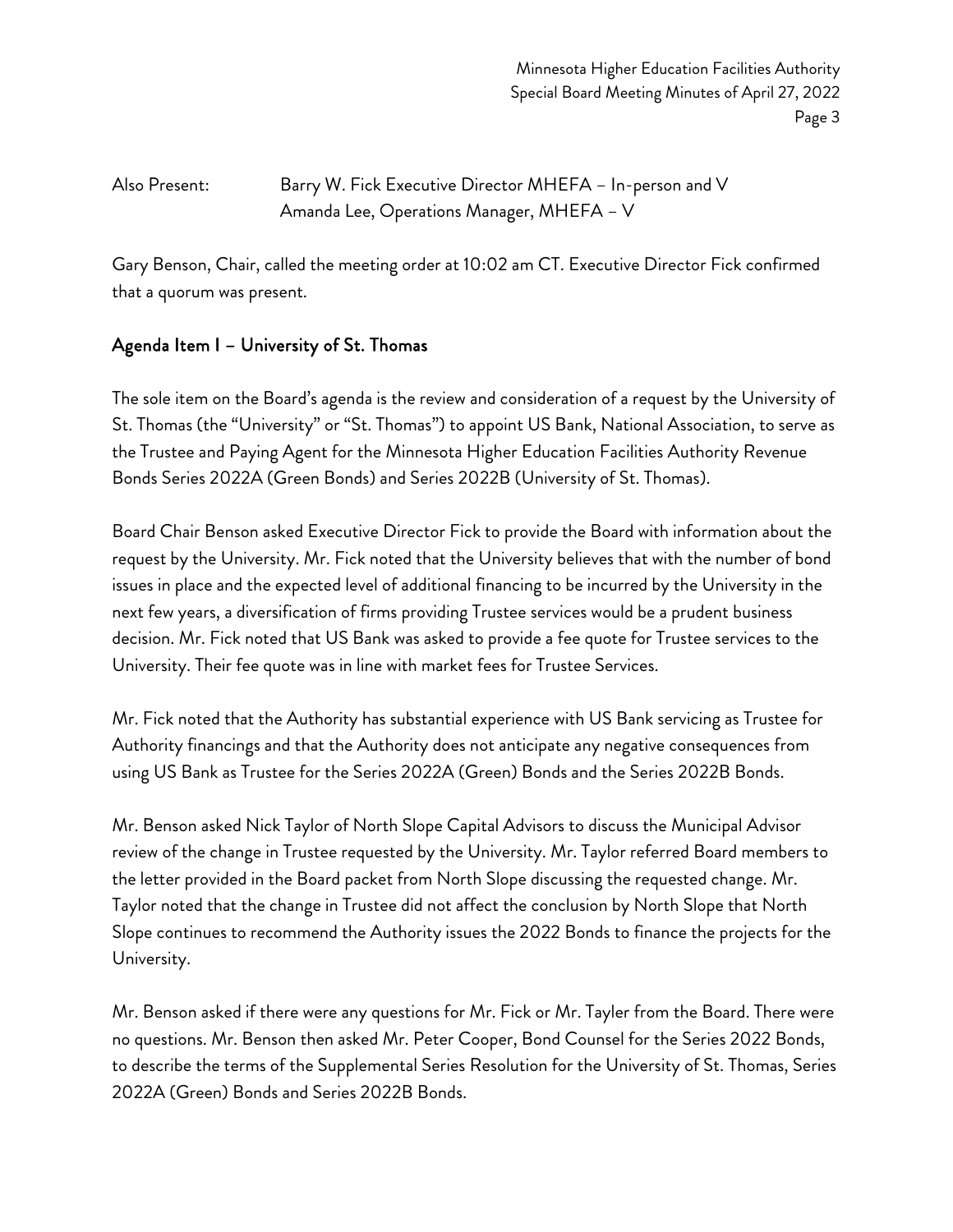Minnesota Higher Education Facilities Authority Special Board Meeting Minutes of April 27, 2022 Page 4

Mr. Cooper reviewed the information in the Supplemental Series Resolution, noting for the benefit of Board members that the specific items included in the Series Resolution were incorporated in the Supplemental Series Resolution. He noted that the Supplemental Series Resolution affirms the selection of US Bank National Association as the Trustee and Paying Agent for the Series 2022A and Series 2022B Bonds. The Supplemental Series Resolution does not change the ratification of all prior actions taken by the Authority related to the financing application and authorizes Authority officers to sign documents related to the sale and closing of the financing. The Supplemental Series Resolution also incorporates by reference the documents related to the financing and authorizes the preparation and signing of the final versions of the documents, including the Official Statement.

At the conclusion of his review, Mr. Cooper asked if there were any questions about the Supplemental Series Resolution from Board members. There were no questions from Board members.

Mr. Benson, as Board Chair, asked for a motion to adopt the Supplemental Series Resolution. A motion to approve the Resolution was made by David Rowland. The motion was seconded by Michael Ranum.

Chair Benson called for a Roll Call vote regarding the approval and acceptance of the Supplemental Series Resolution. A Roll Call vote was conducted, and the Board members voted as follows:

| Board Members: | Gary Benson                 | Yes |
|----------------|-----------------------------|-----|
|                | David Rowland               | Yes |
|                | <b>Bonnie Anderson Rons</b> | Yes |
|                | Mary Ives                   | Yes |
|                | Michael Ranum               | Yes |

There were no votes against the motion and the Supplemental Series Resolution was approved.

#### Agenda Item II – Legislative Update

Chair Benson asked Executive Director Fick to provide an update on expansion legislation. Mr. Fick noted that there continues to be progress in moving the legislation forward. The legislation is included in Senate and House committee bills that have been passed and sent to the floor of each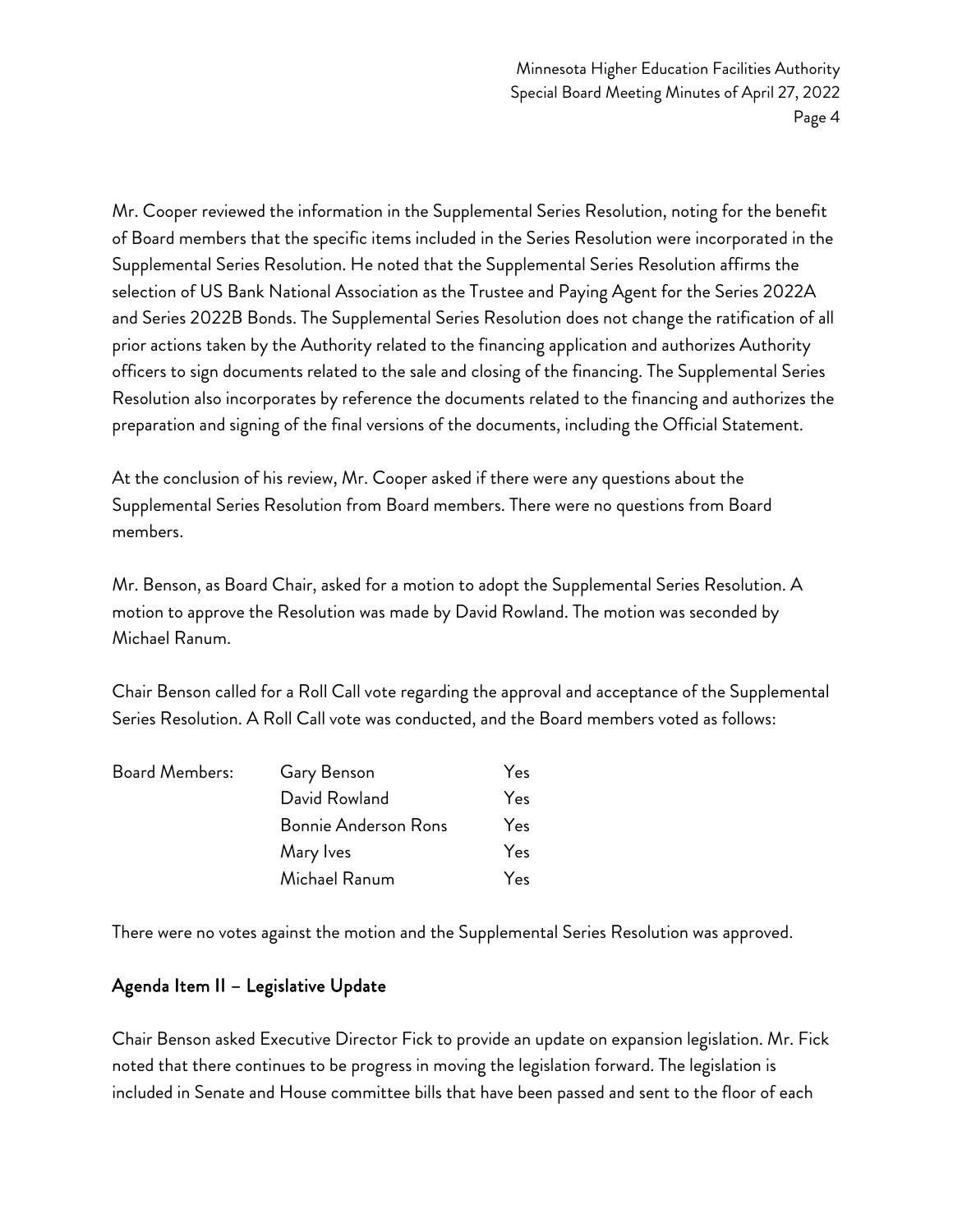Minnesota Higher Education Facilities Authority Special Board Meeting Minutes of April 27, 2022 Page 5

chamber. The ultimate passage of the legislation depends on the passage of the larger omnibus bills that MHEFA legislation is included within. We continue to work with legislators and our advisor firm to keep our bill in front of legislators.

There was no other Business for consideration.

There were no other items from the Board A motion to adjourn was made by Bonnie Anderson Rons with a second provided by David Rowland. The Board acted by voice vote to adjourn the meeting at 10:15 am, Central Time.

Respectfully submitted,

 $\beta$ an WFK

Assistant Secretary